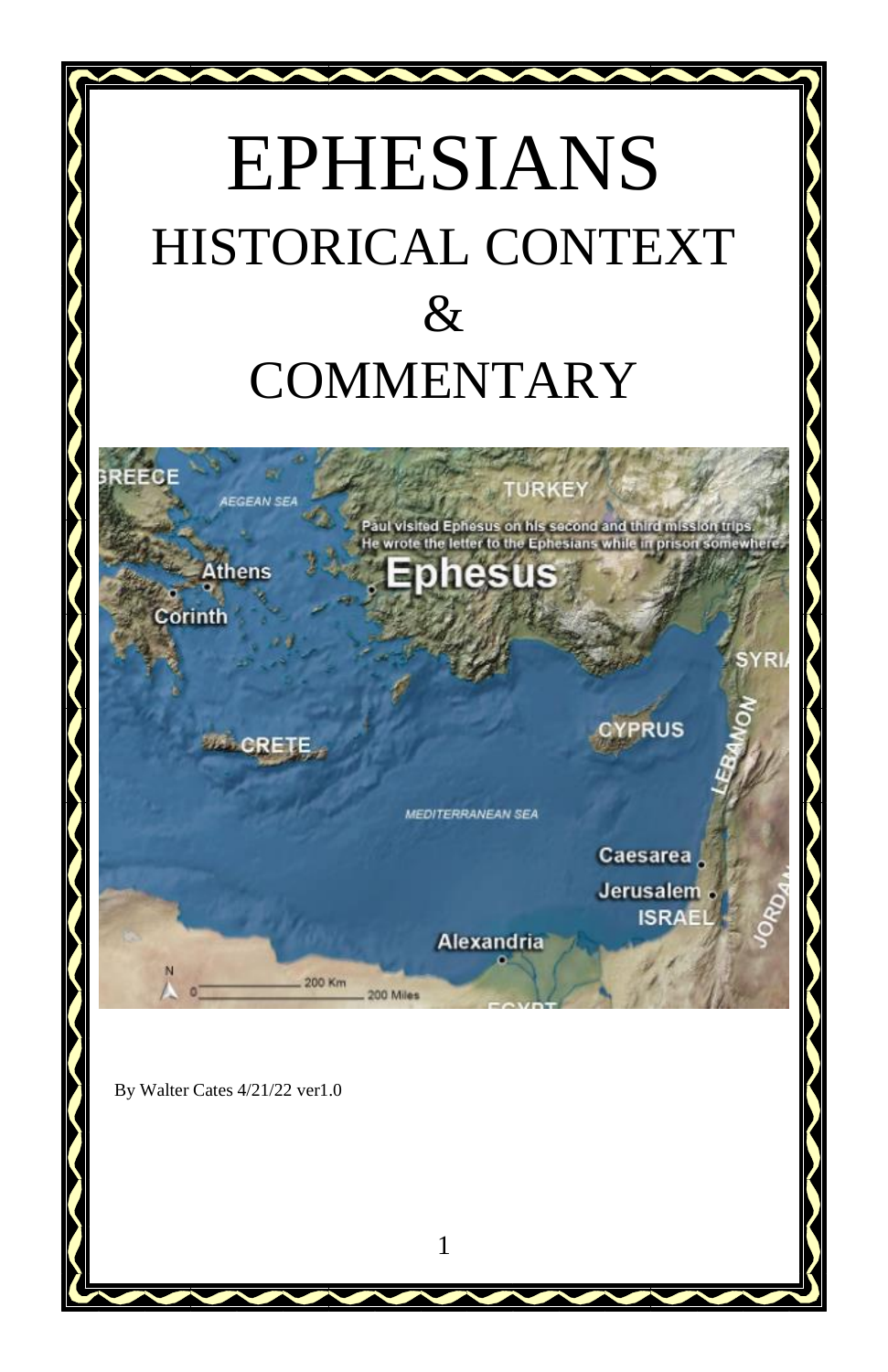# EPHESIANS HISTORIC CONTEXT & COMMENTARY

#### **HISTORIC CONTEXT**

In the first century, Ephesus was the largest city in the Roman province of Asia Minor. Although not the provincial capital, it was a seaport city located on a river, allowing easy trade 300 kilometers into the interior. It was a pagan worship center. The temple to Artemis (or Roman Diana) was one of the Seven Wonders of the World. The Romans minted coins with the inscription, Diana of Ephesus.

Aquila and Priscilla were tent makers who were originally from Rome. When Emperor Claudius expelled all Jews from Rome they relocated to Corinth. There they met, worked with, and were taught by Paul who was nearing the end of his second mission trip. The three of them most likely spent a year together. When Paul left Corinth to go to Jerusalem Aquila and Priscilla accompanied him as far as Ephesus. Aquila and Priscilla made their home in Ephesus and most likely established the first Christian fellowship there. Paul spoke briefly at the synagogue, promised to return and continued on to Antioch-Syria.

A fellowship of believers in Ephesus was most likely established by Priscilla and Aquila around 50 AD (Acts 18:18) following Paul's departure from Ephesus. Some-time later, Apollos visited Ephesus and spoke boldly and convincingly about Christ. But he lacked knowledge of the baptism of the Holy Spirit. Priscilla and Aquila "invited him to their home and explained the way of God more adequately" (Acts 18:24-26).

#### **Paul returns to Ephesus:**

Paul returned to Ephesus on his third missionary journey. It is unclear how established the Christian fellowship in Ephesus was at that time. Paul taught in great detail, performed many miracles and "the name of the Lord Jesus becomes much revered among Jews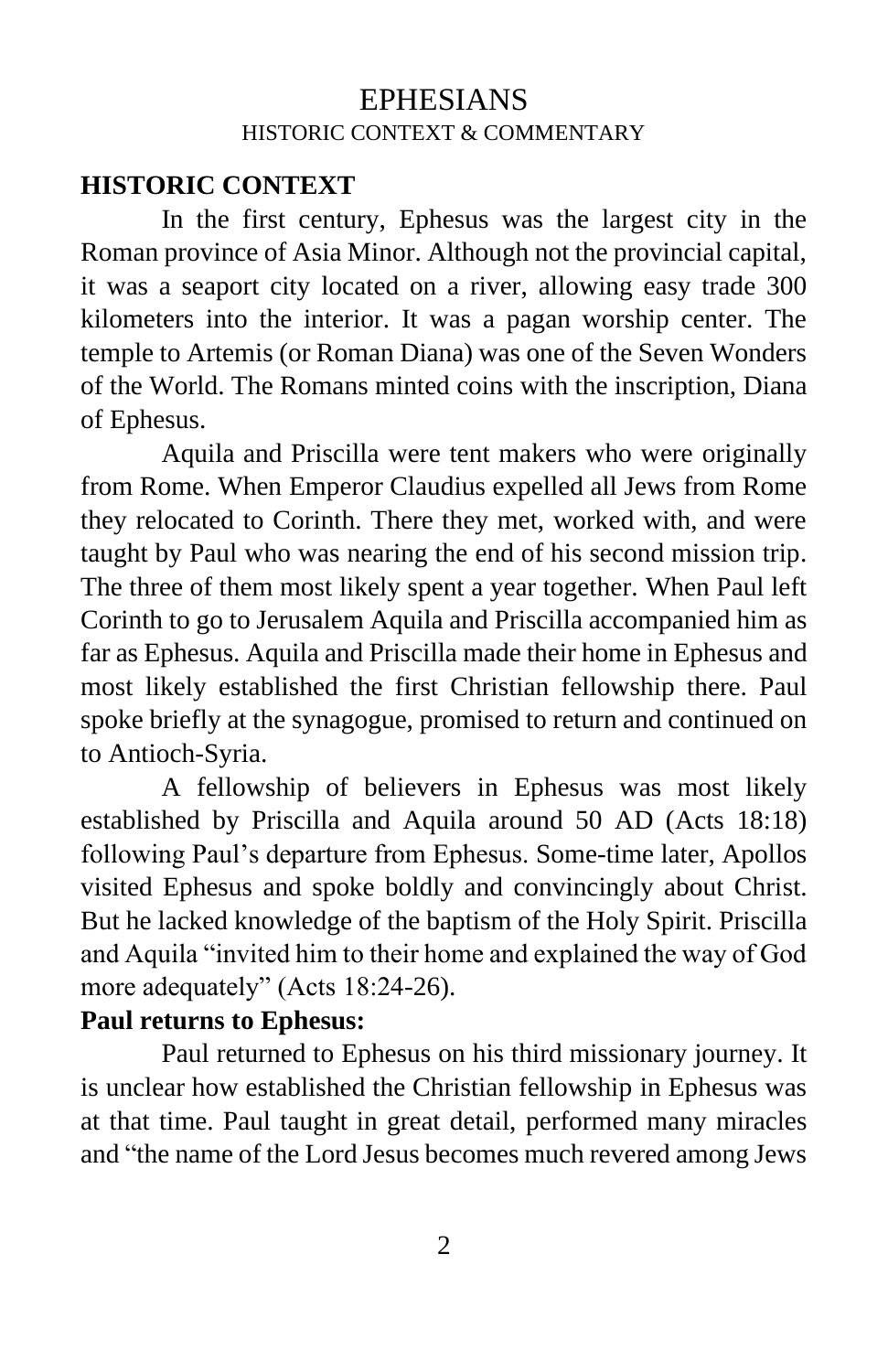and Greeks". The fellowship began to grow. It is thought that Paul stayed in Ephesus for 2 years (Acts 19:1-20).

## **Was Paul the author of the letter to the EPHESIANS?**

The world is and always has been the reluctant host to *conspiracy theorists***.** There are those who say Paul did not write Ephesians. They state the letter is too kind and too loving and does not fit Paul's "style" of writing. Most of these writers are on a mission to attract attention and followers.

I have chosen a different route. I have elected to delineate Paul's Christian life into four periods. •First, we have Paul the Gospel spreader and church builder. This is the period from 34 to 57AD. During this time frame Paul wrote; Galatians, 1 & 2 Thessalonians, 1 & 2 Corinthians and Romans. •Second there is the time, 57 to 62AD, Paul spent in prison, first in Caesarea then Rome. •Third is a short time of freedom, 63 to 65AD, in which Paul visits Crete again. It was during this time Paul wrote first Timothy and Titus. •Fourth and finally is the second arrest and imprisonment. During that time Paul wrote his final letter, 2 Timothy.

You may ask "Why does any of this matter?" It helps us find some understanding of Paul's frame of mind as he wrote these letters. Just as the great painters and composers of all times have reflected their ever changing mood and character in their art brought about by significant life occurrences, so too does Paul.

In the missionary, church building time of his life, he is on a mission. Paul is dedicated to the mission that Jesus our Lord personally gave to him. During this time frame Paul wrote 6 letters and each of these letters strongly reflect Paul's attitude and dedication to his given task. Then Paul is imprisoned. Paul knows this may end his task of spreading the gospel. His hope is that it won't. It is in this frame of mind that Paul writes Ephesians, Philippians and Colossians.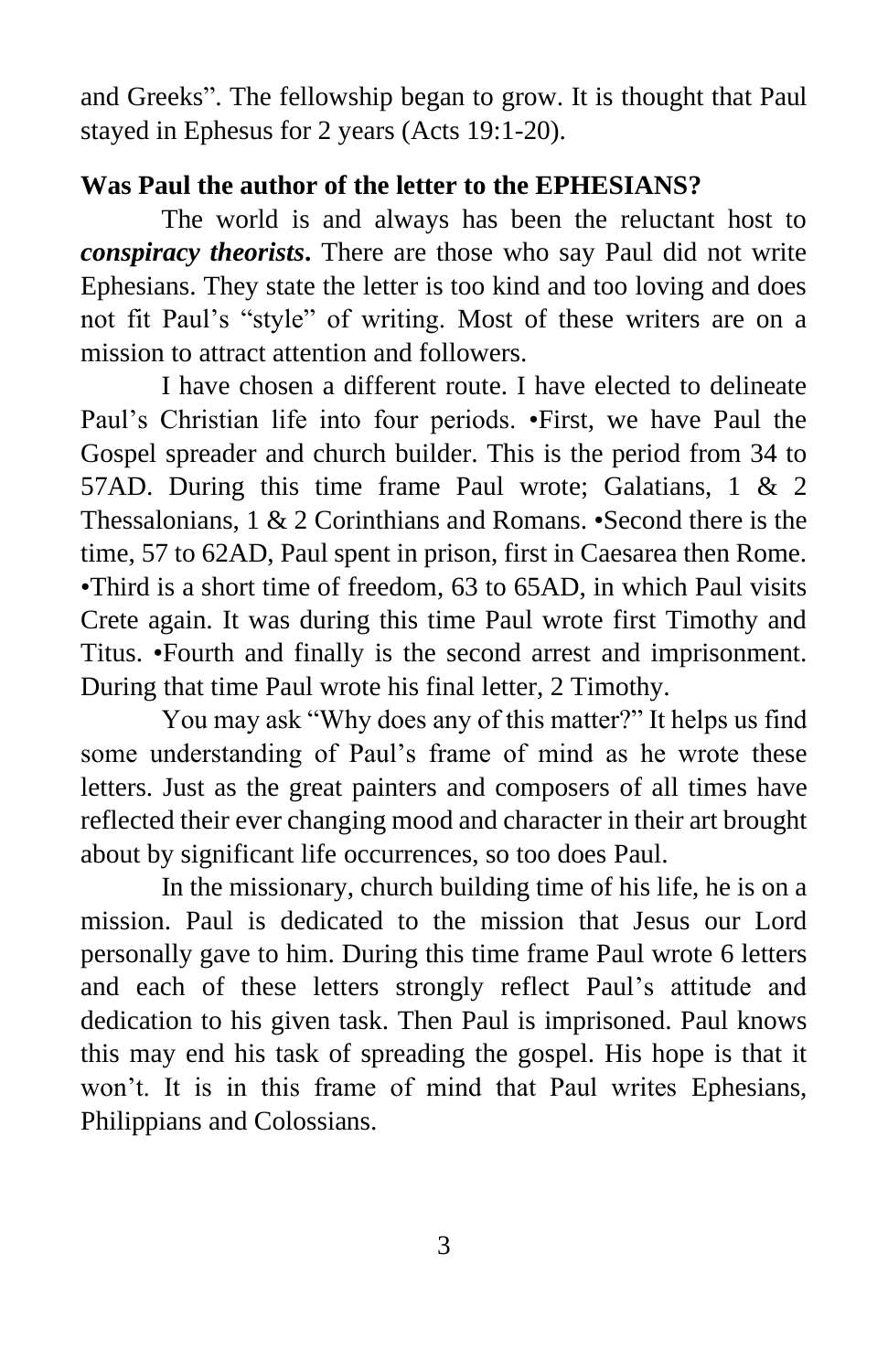Paul then has about 2 years of freedom during which time he returns to Crete. While there he writes 1 Timothy and Titus. Finally, Paul is recalled to Rome. While imprisoned in Rome for a second time Paul writes his final letter, 2 timothy. Then Paul is martyred.

## **THE LETTER TO THE EPHESIANS**

All of Paul's previous letters have been written to address specific problems within specific fellowships. It is true Paul could be very stern and commanding in reprimand. But all his letters also showed his kind and loving concern for the followers of Christ. Paul writes the Ephesians letter from a totally different frame of mind and for a different reason. Paul is in prison and receives news of the devotion of the fellowship of the Ephesians. Perhaps Paul said to himself, "I have not run my race in vain, praise God". I believe Paul has reached a second turning point in his life. CHAPTER 1.

Like all of Paul's letters he starts with a from, a, who to and a salutation. This is followed by a rather lengthy blessing which states our relationship with God. We must read this section very carefully (1:3-14). Paul clearly describes our relationship with the Father, Son and Holy Spirit. Here we run into the word PREDESTINED. Paul clearly states the eternal predestined relationship is reserved for all and only, the BELIEVERS.

Within this blessing is a definition that is quite often missed by readers. He defines "US". Recognition of who US refers to is key to full understanding of the words of God, Paul has passed on to *us* in this chapter. **Us** refers to those who have heard and believed the gospel of Christ's death and resurrection. At the beginning of time God predestined *us* to a special position and place in eternity. He did not predestine everyone or even Joe, Pete, Mary or Sally, he predestined *us*. **Us**, is a unique group.

In verse 11 of chapter 1 Paul gives us and defines two more special groups. *We* is defined. This group is the first apostles and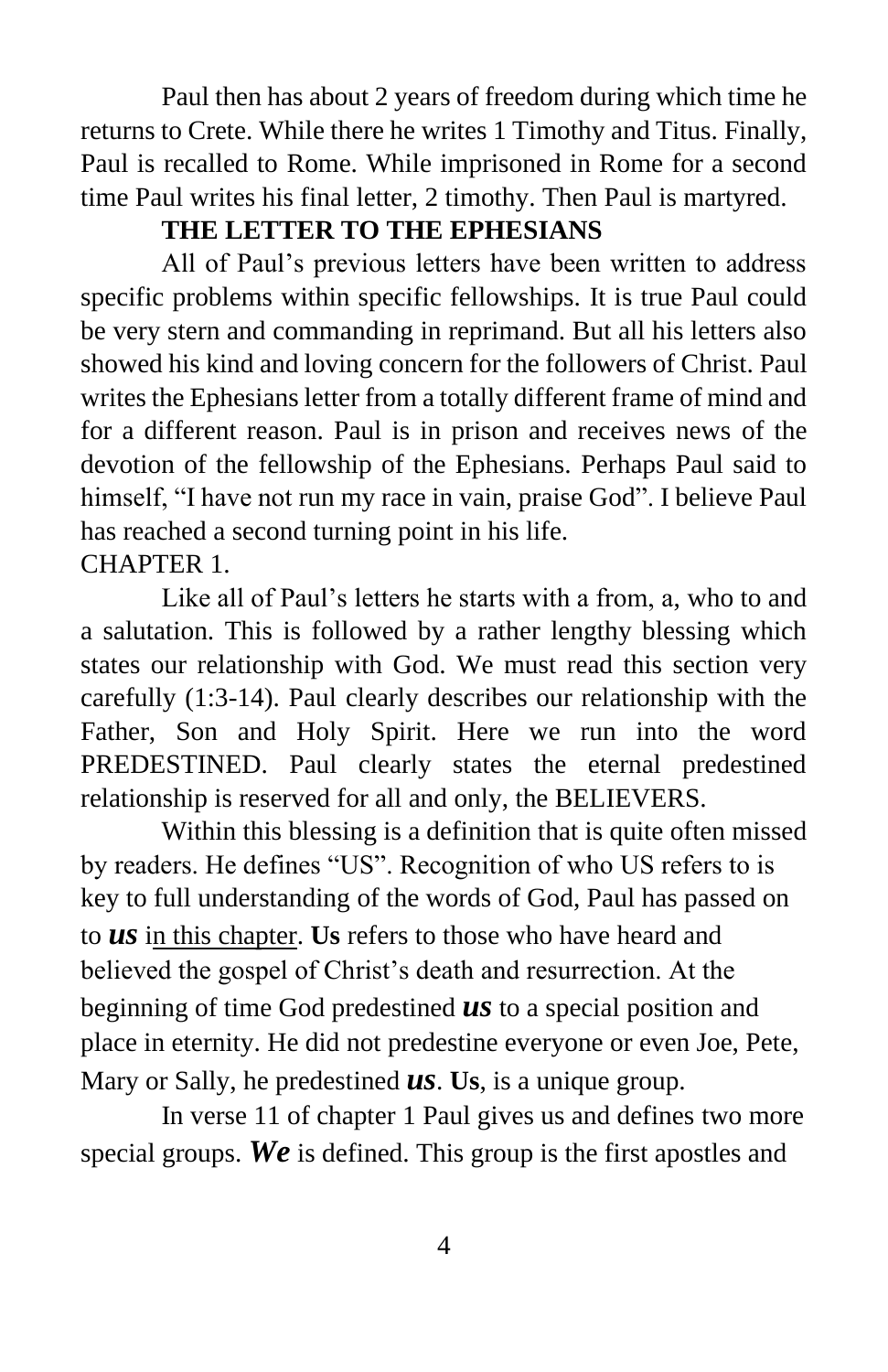disciples that witnessed the life and presence of Christ. Then he defines YOU as those who have not witnessed, yet believed.

(US **=** WE **+** YOU Try to keep this in mind as you read Ephesians.)

In verses 15 through 23 Paul reflects, in a prayer, what has inspired the writing of the letter. This prayer reflects Paul's gratitude for the ongoing dedication to the Gospel by the Ephesian fellowship. Paul, I believe is aware that his journey is nearing its end. Fellowships like the Ephesians reassure him that he did not run his race in vain. He also reminds them in this prayer of three important truths.

1, They have been called.

2, There is an inheritance.

3, The Father's power is unlimited.

## CHAPTER 2.

Chapter 2 starts out with a description of life as a puppet of satin. Note: the word spirit is lower case. Paul uses the Greek work sarkos ( or sarx in some translations) which we translate as flesh. Sarkos means a state of mind or behavior in opposition to the Holy Spirit. Those who choose the flesh chose pleasure and comfort now with no hope for eternity. The people of Ephesus knew about the one true God. They knew about the devil and they knew about all the false gods and idols. They chose to reject God. But those who heard the Gospel and believed are blessed by His Grace, and given a task. We do not decide what good works we will do. God decides, we must discover. (vs 4-9)

The days of spiritual separation of the circumcised and the uncircumcised are dead and gone forever. The days of, salvation through the law are dead. Grace now supersedes all covenants and is the gift to all mankind for salvation into the everlasting presence of God through Christ. Jew and Gentile are no longer separated by custom and law. Grace has removed the barriers. All mankind are now eligible for adoption and salvation. Now in Christ, under GRACE there is no adherence to Mosaic law required. Christ's suffering paid all our sin debts.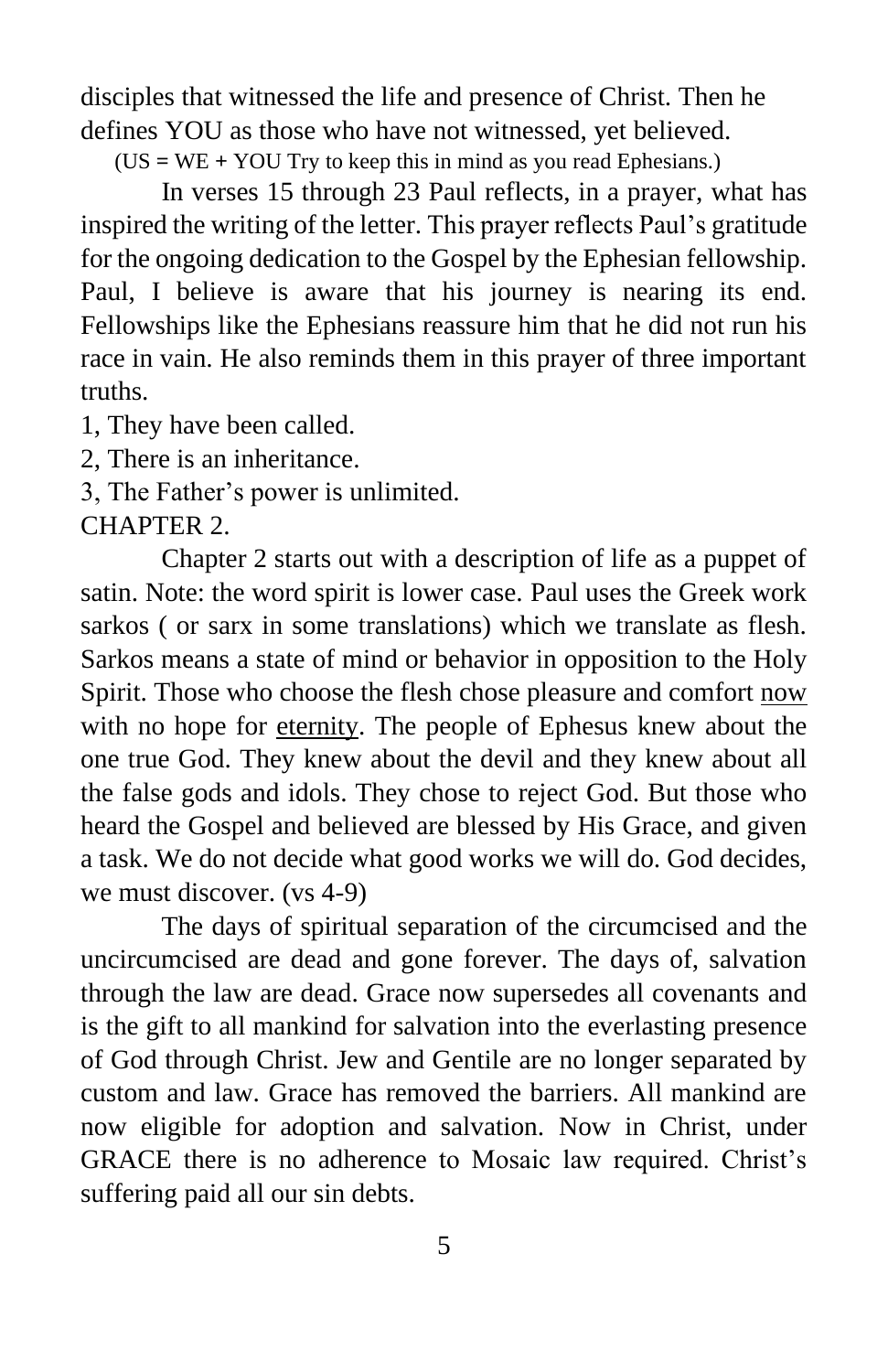Paul is stressing again that under grace there is no need for the rituals of the law. No longer are there separations between Jew and Gentile. All barriers have been shattered like the curtain in the temple. (vs 11-22)

Note: In verse 15 we have a word translated as "flesh". The Greek word *sarki* is used. This word refers to the mortal body of a person. In this case referring to the body of Christ.

No one has exclusive or privileged access to God. The Spirit of God is housed in the structure of the fellowship. The structure is anchored in Christ as the corner stone with the foundation in the prophets and apostles and framework of the fellowship.

## CHAPTER 3

Chapter 3 starts out with an indication that the letter was written while he was a prisoner in Rome. Then goes on to explain the basis of his teachings and preaching. By revelation, remember he spent three years in the wilderness in a time of contemplation and revelation. He spent three years communing with Christ Jesus. This time was before he ever preached the word of Christ.

We should not get Paul's use of the word mystery confused with a movement of mysticism or Gnosticism. The mysteries Paul writes about are simply the knowledge of God that was unknown to us prior to revelation through the prophets of which Paul was one. In verse 6 he once again stresses that the revelation is for all mankind not just the Jew.

As a former persecutor of the followship of Christ, Paul considers himself of low position or esteem. In spite of his prior violation of the fellowship of Christ, the grace of God fell upon him. From the less than the least, comes the greatest of all revelations. The plan of God for all mankind is reveled. It is through the Church that the wisdom of God will be made known.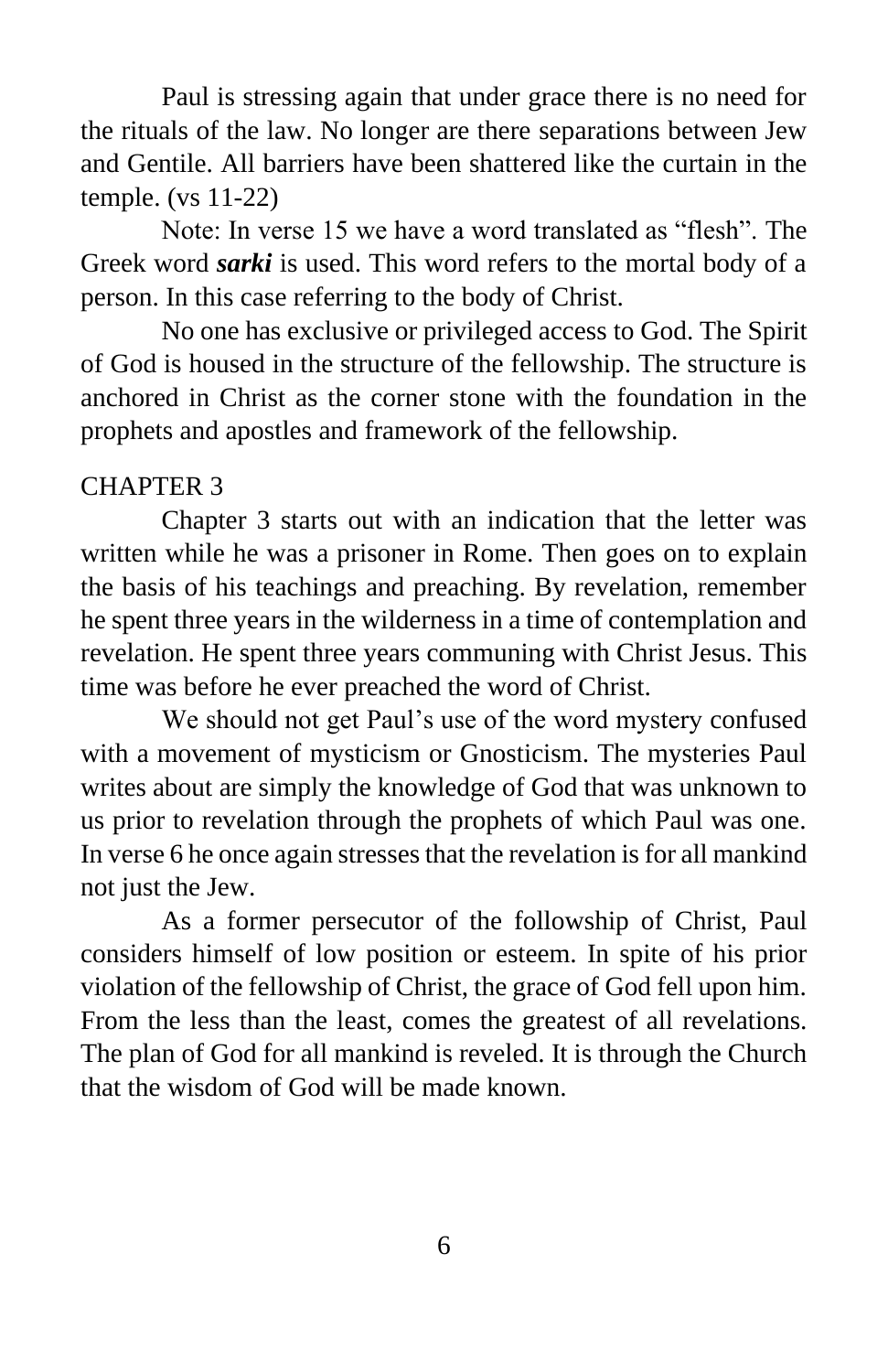Note: As you read any of Paul's writings try to mentally replace the word **church** with **fellowship**. In our modern culture the word church most often conjures up mental pictures of a majestic building. In Paul's day synagogues and temples were buildings of worship. The church was the membership. A fellowship of Christians in our modern culture more fittingly fits Paul's definition of a church.

Paul closes Chapter 3 with another prayer for the Ephesians. In this prayer he again stresses that we, the fellowship share a kindred connection to all the heavens and earth. All believers, Jews, Gentiles, Romans and Greeks share in the blessings of the father. Before reading 3:20-21 Close your eyes and imagine a massive crowd of people . No backdrop, no building, just a mass of believers. With that image fixed firmly in your mind read:

**<sup>20</sup> Now to him who is able to do immeasurably more than all we ask or imagine, according to his power that is at work within us, <sup>21</sup> to him be glory in the fellowship and in Christ Jesus throughout all generations, for ever and ever! Amen.**

#### CHAPTER 4

Chapter 4 starts out with a reminder that Paul is a prisoner for the faith and proceeds into a plea for unity and peace within the fellowship. All should be in unity, one body, one spirit, one hope, one Lord, one faith and one baptism.

Here again Paul speaks of one Baptism. He is referring to the baptism of the Holy Spirit. He makes it clear in 1<sup>st</sup> Corinthians that salvation comes from the baptism of the Holy Spirit and not the baptism of water, John's baptism. The baptism of the Spirit is God reacting to our belief and acceptance of the work of Jesus. Baptism of water is our response in recognition of our salvation through Christ Jesus.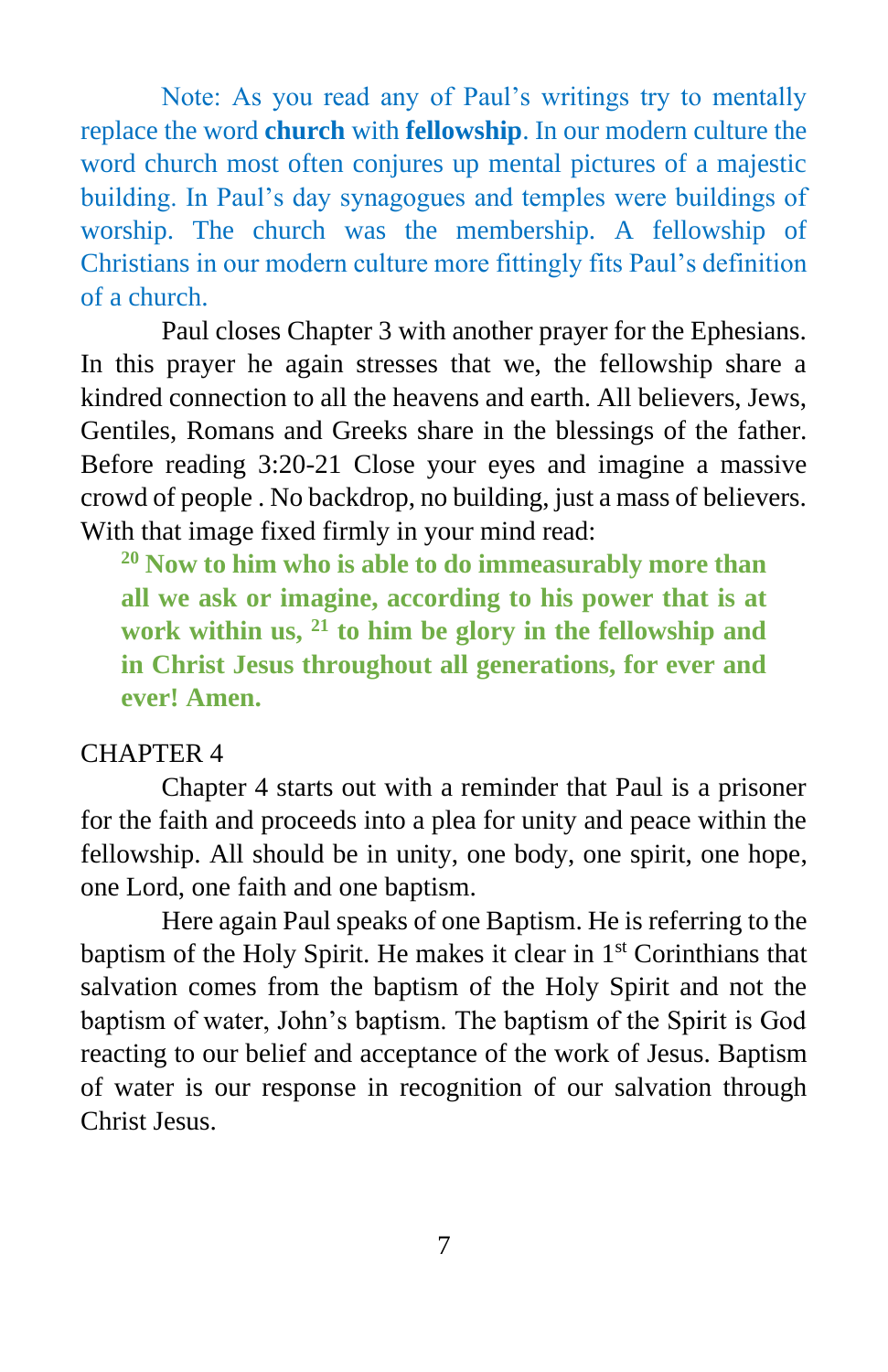Verses 9 and 10 seem to be a parenthetical insertion reminding us that Christ came to earth and returned to the father. The chapter goes on to tell us, Jesus did not abandon us with his ascension. He gave us a network of apostles, teachers, prophets, evangelists and pastors. He ascended into heaven, yes, but he did not abandon us.

We have a network of support to guide, teach, console and equip us to serve God's purpose as he determined at the creation of all things tangible.

We are charged to grow in our faith until his return. We are all special envoys of the Kingdom of God. We must recognize that when Christ ascended to his proper position with the father, He left behind special ambassadors. These ambassadors should be respected and followed.

These ambassadors will aid us in leaving our old futile lives behind, as explained in 4:17 to 32.

Note: 4:17 in the NIV uses the word "gentiles" which can be confusing to some. This is an error in translation. The original Greek text contains the word "ethnE" which refers to nations or races. Paul used that term to refer to the non-believing masses and how they lived.

From verse 20 to the end of the chapter Paul gives an abridged definition of how a Christian believer should live.

## CHAPTER 5 through 6:9

Follow the example of our lord, Christ Jesus and your life will be a sweet fragrance to our Father God.

In verses  $3 - 7$  Paul uses the term "you" with special inference. The "*you*" here is the believing fellowship. Guidance is given on keeping "*you*" acceptable in the presence of God. There are ramifications for not living by these standards. "*You*" are not to be "joint partners" (actual Greek to English translation) with the nations (or unbelievers).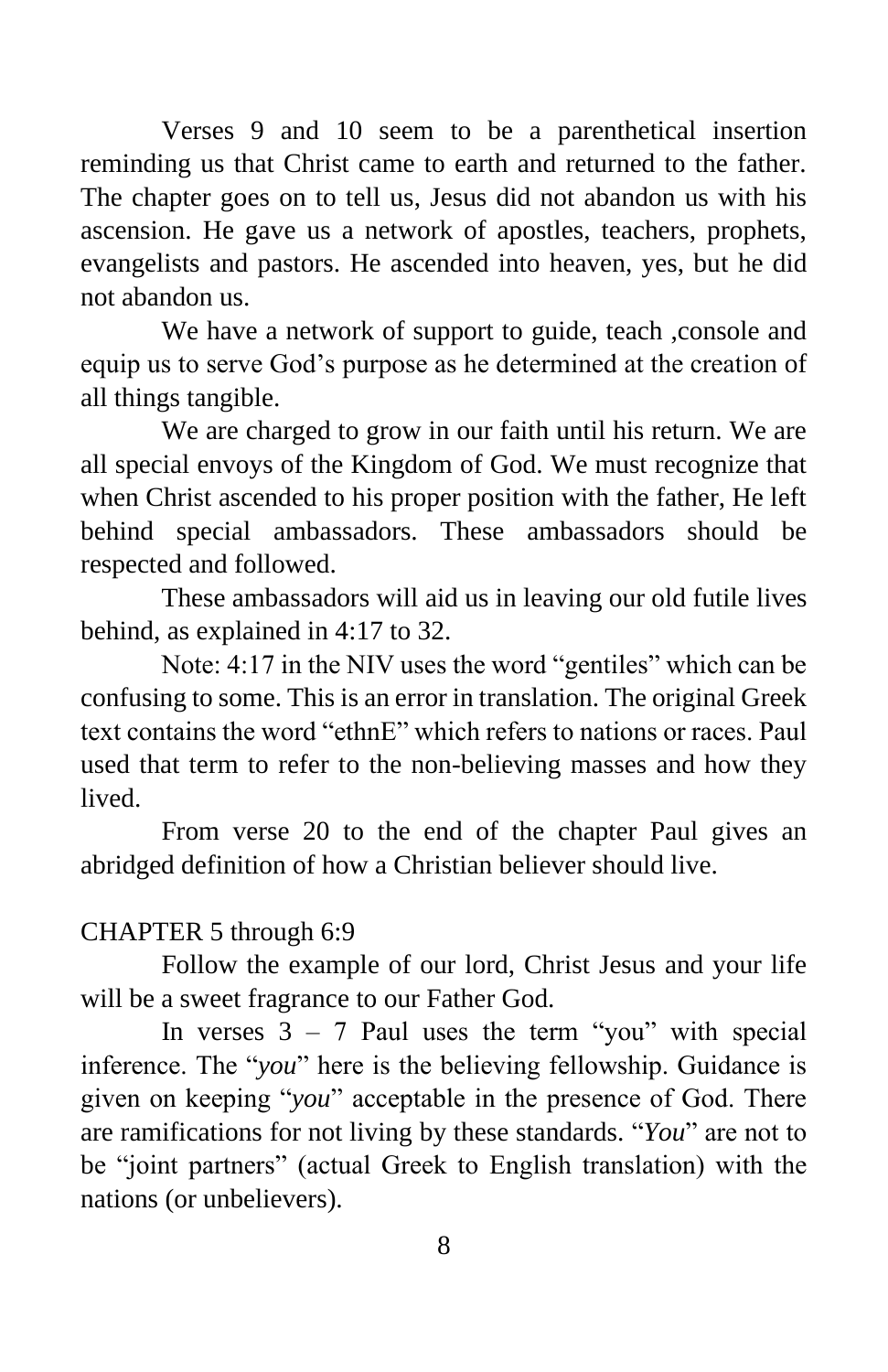"*You*" have made the transition from living in the dark to living in the light of the Lord, why would *you* want to go back. Stay in the light and continue to find what pleases the Lord

NOTE: Paul inserts a quote that is thought to be a line from a hymn of the time (vs14)

Many people in our time have difficulty with 5;21 through 6:9,

Here Paul is addressing his culture in his time. I believe what we should take from this is: Regardless of what cultural age we are in there are norms and taboos. In Paul's culture there were norms, i.e., the social position of men and women. We must function within our culture if we are to continue to spread the Gospel. So, when culture does not conflict with the Grace given by God, we are compelled to live within it.

## CHAPTER 6:10 – 24

All adult Christians have listened to enough sermons on the armor of God to be well versed in its meanings. However, there is one often missed principle that is seldom mentioned

Let's review the Armor of God

Paul quite often used metaphors to explain the concepts and ideas God put in his heart.

*The use of a metaphor works only if the audience recognizes the analogy and can relate it to the speaker's objective. The first century secular stresses, fears and norms were quite different from ours in the 21st century. To truly understand the metaphors and parables of the first century we must try to understand how the first century people related to life around them. Paul used many subjects for his metaphors like farmers, athletes, war and soldiers. Each one was specifically targeted to zero in on a specific audience. Hearing the words, ARMOR OF GOD, the Ephesians would have immediately pictured, in their minds, a Roman soldier. To them, like him or not, a Roman soldier was the essence of strength, skill and*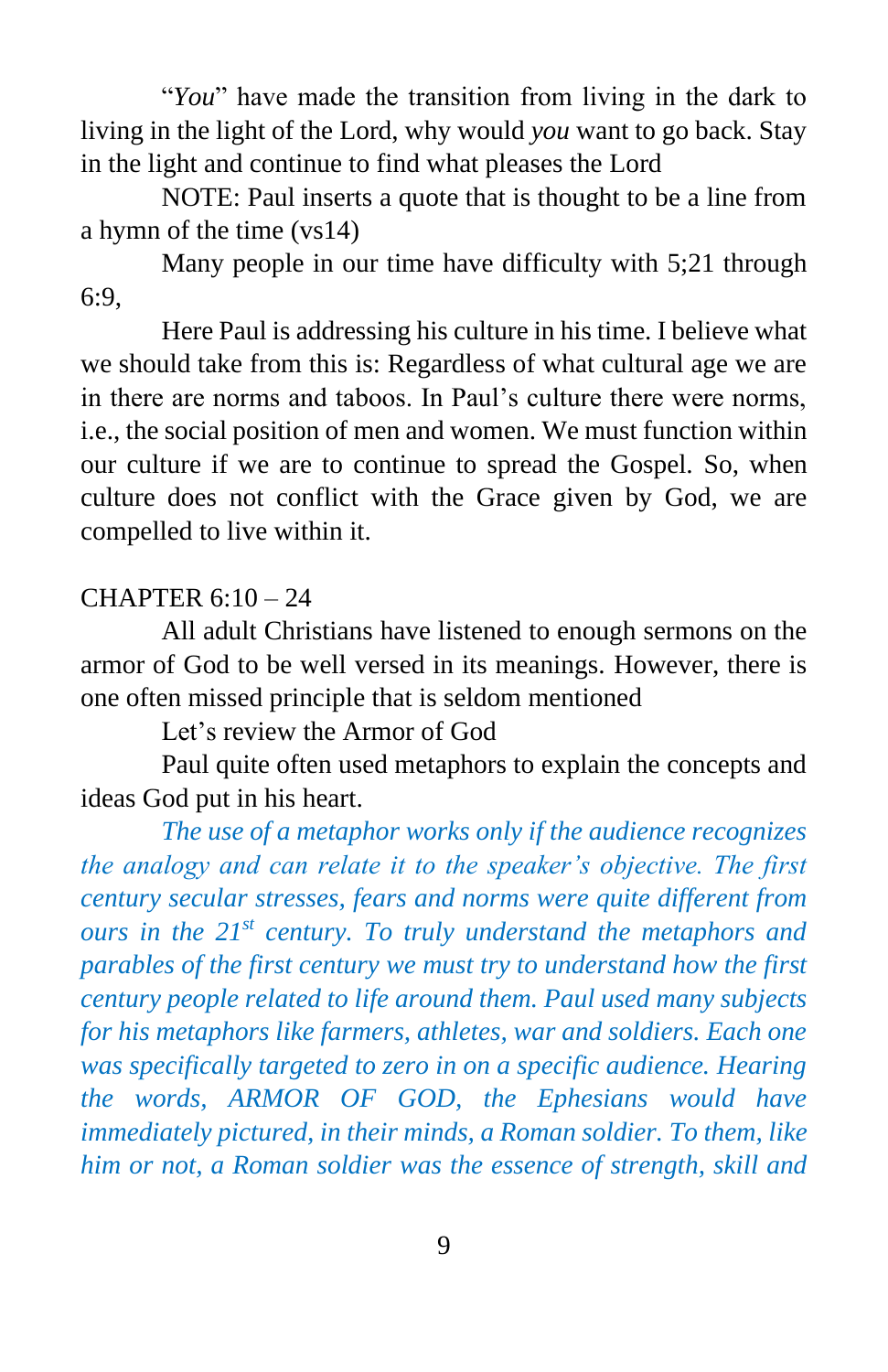*power. He was the personification of the Cesar and the Roman Empire.*

*What did the Ephesian know about a Roman soldier?* 

*They knew he was just a man, but a man with special skills and training. They knew that before he was allowed to wear the armor of an Imperial soldier, he had to complete rigorous training in the arts of war and combat. He had to be good at what he did because when he put on his armor, he would project all the power and authority of the Emperor of the Roman Empire.* 

*Where ever he went he carried that image of authority. Take him out of his uniform of armor and he was just a man not unlike any carpenter, baker or shepherd. However, in his armor he was the might of the Roman Empire.*

*With these ideas clearly in the minds of the Ephesians Paul built on these concepts. He related each part of the uniform of armor to a specific attribute of the Christian Soldier. So how do we, of the twenty-first century, relate to the metaphor? It is relatively simple as Paul explains each part of the armor to understand what he is saying. Yes, God provides us with the armor to battle evil in the world. However, I believe that most Christians miss an important meaning of wearing the ARMOR OF GOD. When we wear the armor of God, we must reflect the power and majesty of our Sovereign in heaven. When you put on the armor of God and go among the people… do they say "look there goes the majesty, authority and power of God?"*

*Are you training rigorously?*

*Are you reflecting God's majesty in your life?*

*OK, now, perhaps with a new insight, GO, read Ephesians 6:10- 20.*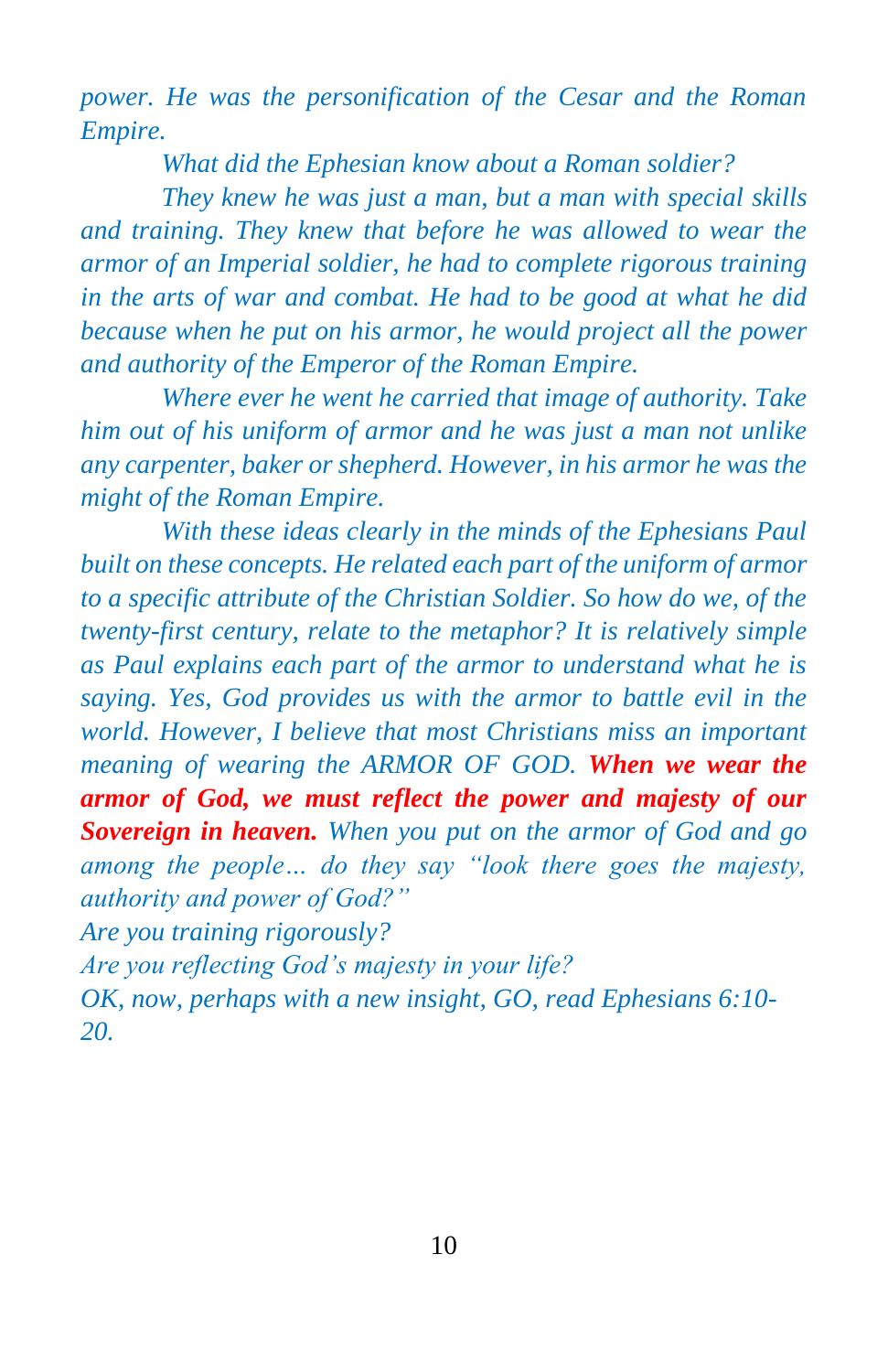Once you are fully protected by the Armor of God you are ready to deploy the most powerful weapon in the battle against the evil one, and that is prayer. So, Paul closes the letter to the Ephesians with a plea for prayer. Then he announces the future arrival in Ephesus of Tychicus who will bring more details. Then a final benediction of blessings, love, peace and prayer request.

#### AMEN